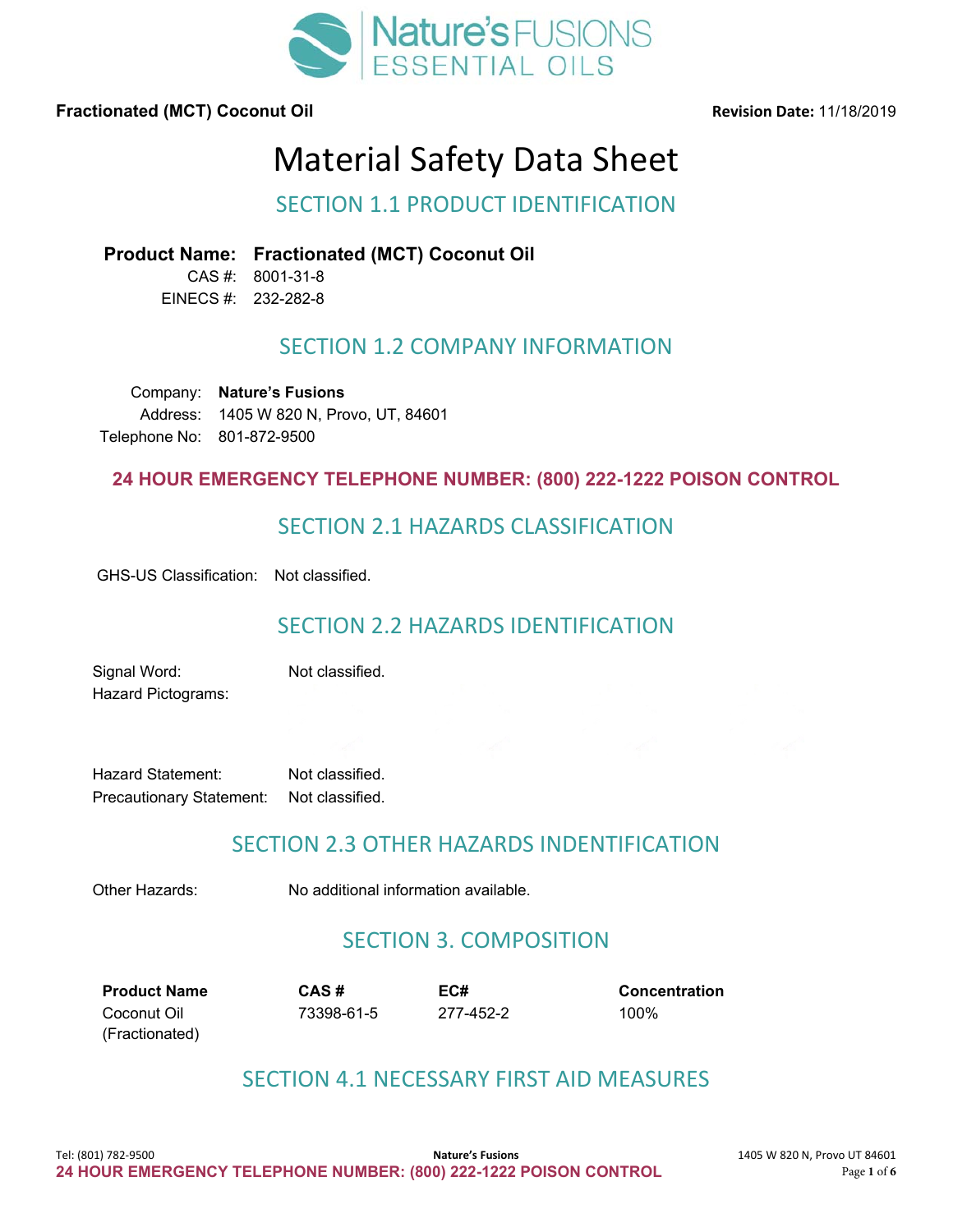

Eye Contact: Immediately flush eyes with plenty of cool water for at least 15 minutes. Get medical attention if irritation occurs. Inhalation: If inhaled, remove to fresh air. Get medical attention if symptoms appear.<br>Ingestion: Seek medical attention or contact local poison control center. Seek medical attention or contact local poison control center. Skin Contact: Remove contaminated clothing. Wash area with soap and water. If irritation occurs, get medical attention.

# SECTION 4.2 SYMPTOMS

Eye Contact: No additional information available. Inhalation: No additional information available. Ingestion: No additional information available. Skin Contact: No additional information available.

# SECTION 4.3 OTHER FIRST AID MEASURES

Medical Attention/Special Treatment: Treat symptomatically.

# SECTION 5.1 EXTINGUISHING

Suitable Extinguishing media: Foam. Dry Powder. CO2. Unsuitable Extinguishing media: Water Jet.

# SECTION 5.2 SPECIAL HAZARDS

Special Hazards Arising from Chemical: No additional information available.

# SECTION 5.3 FIRE FIGHTING MEASURES

| Firefighter Instructions: Wear proper protective equipment. Exercise caution when fighting |
|--------------------------------------------------------------------------------------------|
| any chemical fire. Use water spray or fog for cooling exposed                              |
| containers.                                                                                |
| Protection during firefighting: Respiratory protection equipment may be necessary.         |

# SECTION 6.1 ACCIDENTAL RELEASE MEASURES

| Personal Precautions: Equip clean crew with proper protection.                              |
|---------------------------------------------------------------------------------------------|
| Protective equipment: No additional information available.                                  |
| Environmental Precautions: Prevent entry to sewers and public waters. Notify authorities if |
| product enters sewers or public waters.                                                     |

# SECTION 6.2 ACCIDENTAL RELEASE CLEANING MEASURES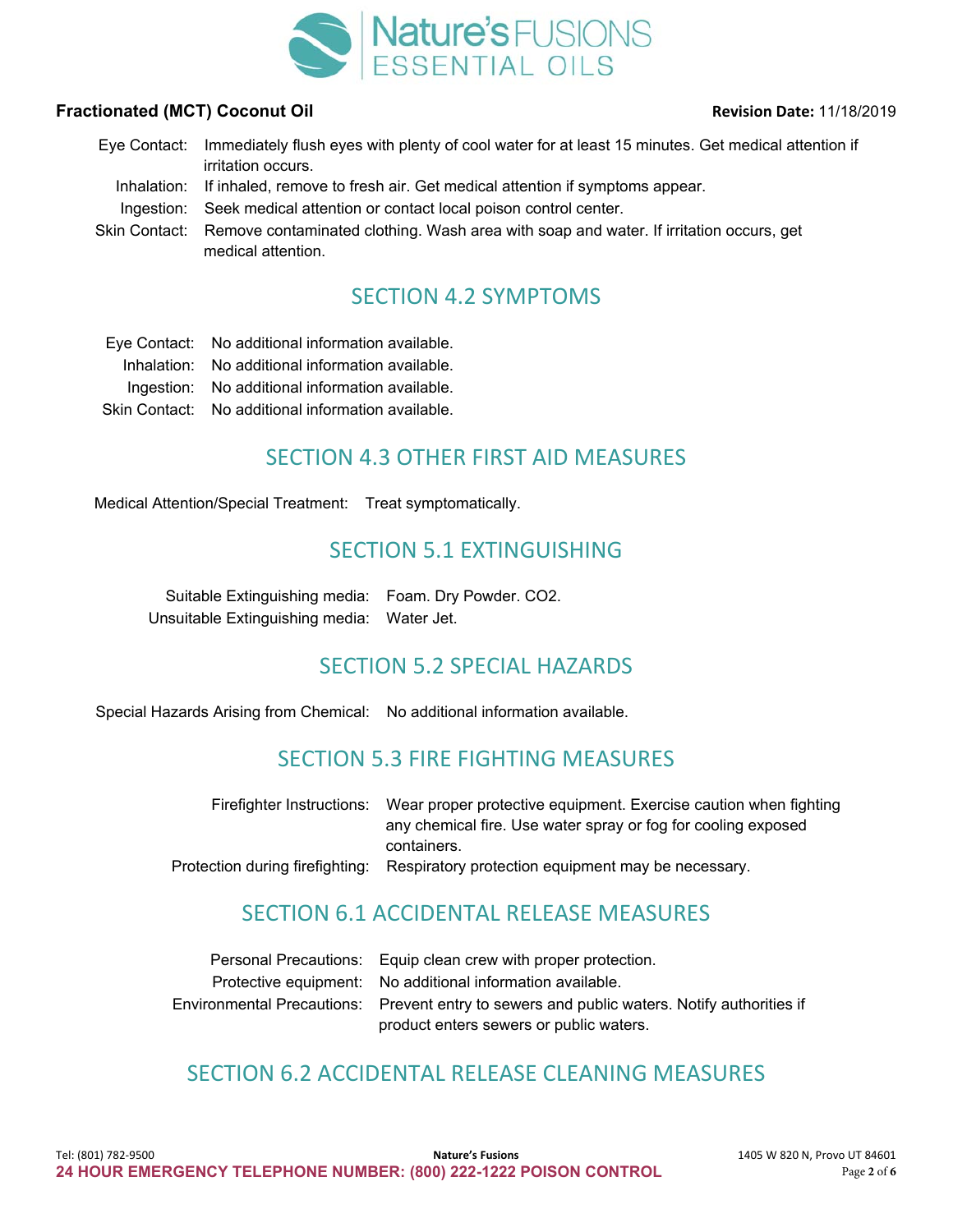

Methods and Material for Cleaning Up: Clean up any spills as soon as possible, using an absorbent material to collect it. Use suitable disposal containers.

# SECTION 7.1 PRECAUTIONS FOR HANDLING

Precautions for handling: No direct lighting. No smoking. Ensure prompt removal from eyes, skin and clothing. Wash hands and other exposed areas with mild soap and water before eating, drinking or smoking and when leaving work. Handle in accordance with good industrial hygiene and safety procedures.

# SECTION 7.2 CONDITIONS FOR SAFE STORAGE

Conditions for safe storage: Provide local exhaust or general room ventilation to minimize dust and/or vapor concentrations. Keep container closed when not in use.

# SECTION 8.1 EXPOSURE AND ENGINEERING CONTROLS

| PEL, ACGIH, TLV exposure limit: No additional information available.             |
|----------------------------------------------------------------------------------|
| Appropriate engineering controls: Showers. Eyewash stations. Ventilation system. |

# SECTION 8.2 PERSONAL PROTECTION/EQUIPMENT

| Eye/Face Protection: Tight sealing safety goggles.                                                                                              |
|-------------------------------------------------------------------------------------------------------------------------------------------------|
| Hand Protection: Wear protective gloves.                                                                                                        |
| Skin and Body Protection: If skin contact or contamination of clothing is likely, protective clothing<br>should be worn. Use protective gloves. |
| Respiratory Protection: In case of insufficient ventilation, wear suitable respiratory equipment.                                               |
| Environmental Exposure Control: No additional information available.                                                                            |

# SECTION 8.3 ADDITIONAL INFORMATION

Other: No additional information available.

# SECTION 9.1 PHYSICAL PROPERTIES

Appearance: Clear, colorless to very pale yellow liquid. Odor: Has no scent characteristic of most carrier oils. Odor Threshold: No data available. Physical State: Liquid.

# SECTION 9.2 CHEMICAL PROPERTIES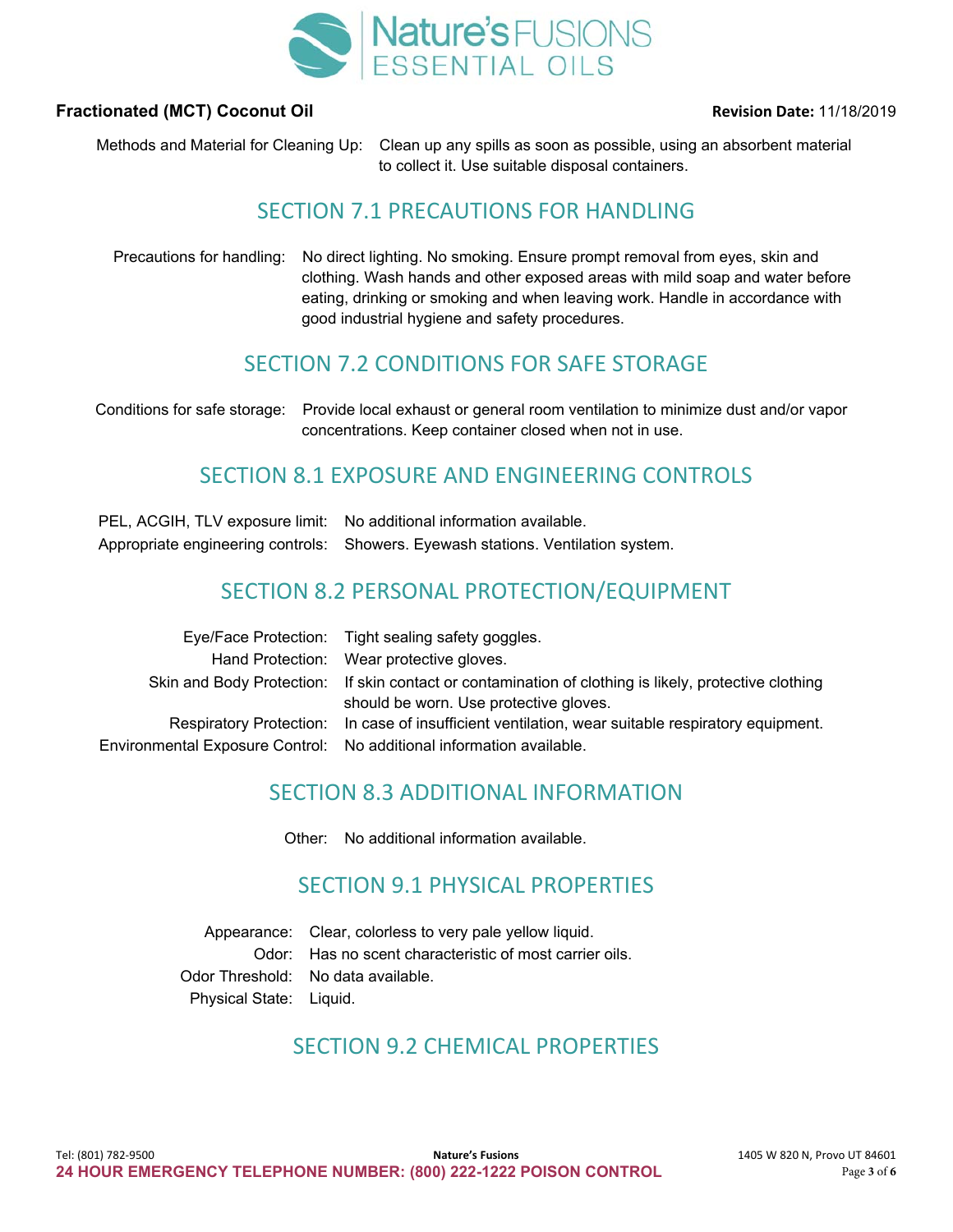

| pH:                                  | No data available.                  |
|--------------------------------------|-------------------------------------|
| <b>Melting Point/Freezing Point:</b> | $0 - 10^{\circ}$ C                  |
| Boiling Point:                       | No data available.                  |
| Flash Point:                         | $250^\circ$ C                       |
| <b>Evaporation Rate:</b>             | No data available.                  |
| Flammability (solid, gas):           | No data available.                  |
| Explosive limits:                    | No data available.                  |
| Vapor Pressure:                      | <0,001 hPa @ 20° C                  |
| Vapor Density:                       | No data available.                  |
| Specific Gravity:                    | $0.93 - 0.96$ @ 20° C (68° F)       |
| Solubility:                          | Soluble in oil. Insoluble in water. |
| Partition coefficient:               | No data available.                  |
| (n-octanol/water)                    |                                     |
| <b>Autoignition Temp:</b>            | No data available.                  |
| Decomposition Temp:                  | No data available.                  |
| Viscosity:                           | No data available.                  |

# SECTION 10. STABILITY AND REACTIVITY

|                                        | Reactivity: This material presents no significant reactivity hazard. |
|----------------------------------------|----------------------------------------------------------------------|
| Chemical Stability: Chemically stable. |                                                                      |
|                                        | Hazardous Reactions: Hazardous polymerization will not occur.        |
|                                        | Incompatible Materials: Strong oxidizing agents.                     |
| <b>Hazardous Combustion</b>            |                                                                      |
| or Decomposition Products:             | Carbon Oxides.                                                       |

# SECTION 11.1 ROUTES OF EXPOSURE

Inhalation: No additional information available. Skin Contact: Non-irritating. Eye Contact: Non-irritating. Ingestion: No additional information available.

# SECTION 11.2 RELATED SYMPTOMS

| Inhalation:   | Refer to section 4.2              |
|---------------|-----------------------------------|
| Skin Contact: | Refer to section 4.2              |
|               | Eye Contact: Refer to section 4.2 |
|               | Ingestion: Refer to section 4.2   |

# SECTION 11.3 OTHER TOXICOLOGICAL INFORMATION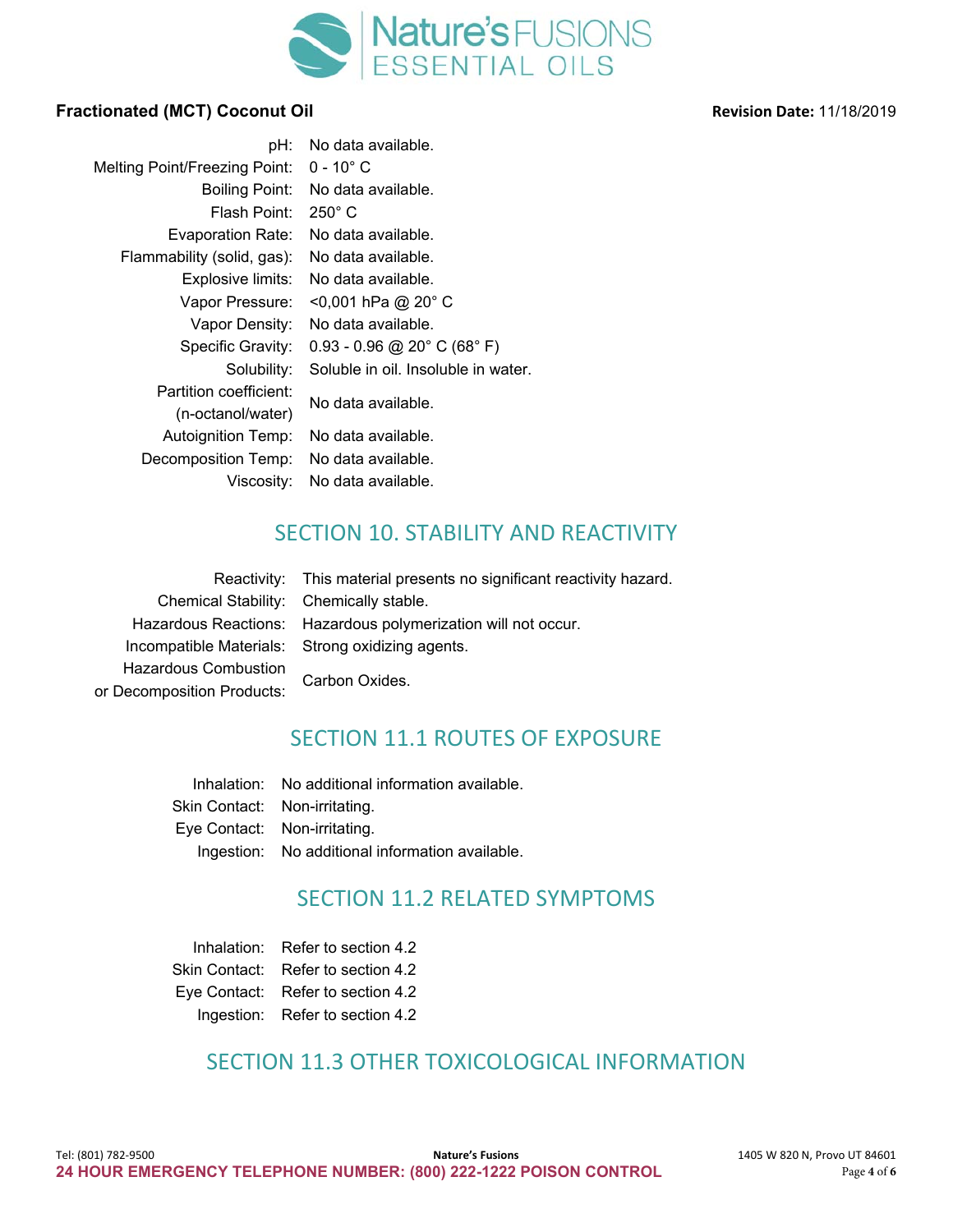

#### **Fractionated (MCT) Coconut Oil** *COLORET CONTENTING CONTENTING CONTENTING CONTENTING CONTENTING CONTENTING CONTENTING CONTENTING CONTENTING CONTENTING CONTENTING CONTENTING CONTENTING CONTENTING CONTENTING CONTENTING CON*

Delayed/Chronic Effects: May cause allergic reactions on skin, may result in difficulty breathing. Toxicity: Acute Oral Toxicity: LD50 [Mouse] >5,000 mg/kg Acute Dermal Toxicity: LD50 [Rat] >2,000 mg/kg Carcinogenic: Not Carcinogenic.

# SECTION 12.1 ECOLOGICAL INFORMATION

| Eco-toxicity: Acute fish toxicity (LC50) > 53 mg/l                  |
|---------------------------------------------------------------------|
| Acute algae toxicity (ErC50) > 0,449 mg/l                           |
| Acute crustacea toxicity (EC50) >100mg/l                            |
| Persistence and Degradability: No additional information available. |
| Bio-accumulative: No additional information available.              |
| Mobility in Soil: No additional information available.              |

# SECTION 12.2 OTHER ECOLOGICAL INFORMATION

Other Adverse Effects: No additional information available.

# SECTION 13. DISPOSAL CONSIDERATION

|                                                                              | Waste Disposal Method: Dispose of product in accordance with local, state or |
|------------------------------------------------------------------------------|------------------------------------------------------------------------------|
|                                                                              | provincial and federal regulations. Check with local                         |
|                                                                              | municipal authority to ensure compliance.                                    |
| Contaminated Packaging Disposal Method: No additional information available. |                                                                              |
|                                                                              |                                                                              |

# SECTION 14. TRANSPORT INFORMATION

DOT Shipping (Land): Not regulated IATA Shipping (Air): Not regulated IMDG Shipping (Boat): Not regulated Proper Shipping Name: UN #: Hazard Class: Packaging Group:

# SECTION 15. REGULATORY INFORMATION

US Federal Regulations: Listed on the United States TSCA (Toxic Substances Control Act) inventory International Regulations: This product has been classified in accordance with the hazard criteria of the Controlled Products Regulations (CPR) and the MSDS contains all the information required by the CPR.

# SECTION 16. OTHER INFORMATION